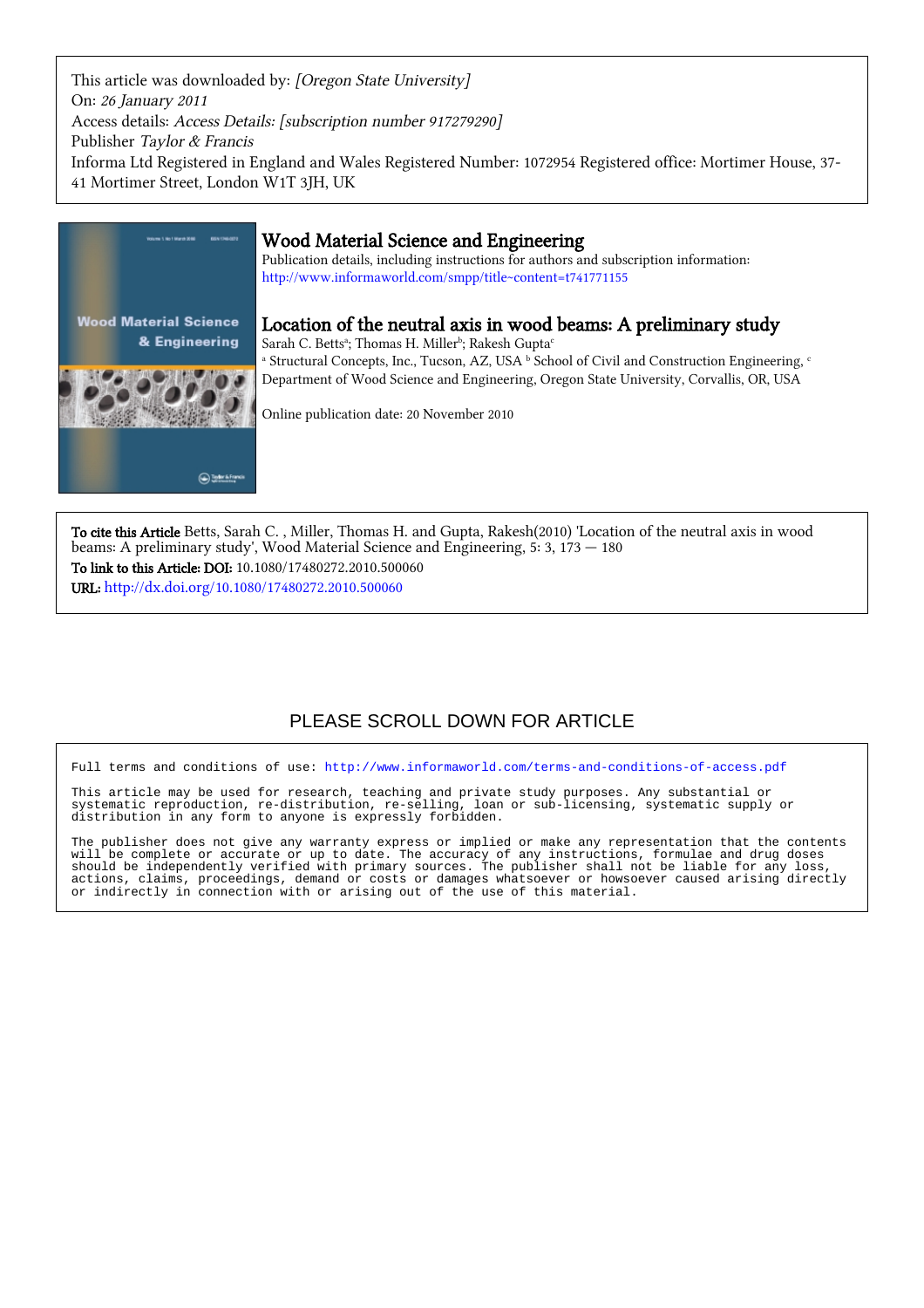

## ORIGINAL ARTICLE

# Location of the neutral axis in wood beams: A preliminary study

# SARAH C. BETTS<sup>1</sup>, THOMAS H. MILLER<sup>2</sup> & RAKESH GUPTA<sup>3</sup>

<sup>1</sup>Structural Concepts, Inc., 8230 E. Broadway Blvd, Suite W7, Tucson, AZ 85710, USA, <sup>2</sup>School of Civil and Construction Engineering, and <sup>3</sup>Department of Wood Science and Engineering, Oregon State University, Corvallis, OR 97331, USA

#### Abstract

It is commonly accepted in the analysis of wood beams that the neutral axis coincides with the beam's centroid. However, wood is not an isotropic material, has different elastic properties in the tangential, radial and longitudinal directions, and is non-homogeneous, as it contains characteristics such as knots. Therefore, there is need for an analysis of the neutral axis for anisotropic, non-homogeneous materials, such as wood, to predict deformations and strains. Specifically, digital imaging correlation, a non-contact technique to measure deformation of an object's surface, is used to examine how knots influence neutral axis location. Output from digital imaging correlation software provides a clear image of the location of the neutral axis. The neutral axis in a clear wood beam remains close to the centroidal axis throughout loading, while the location of a knot determines the size of the compression and tension zones as well as the location of the neutral axis.

Keywords: Anisotropic materials, inelastic behaviour, knots, neutral axis, wood.

#### Introduction

The neutral axis for a beam is defined as the line in the cross-section where there is neither longitudinal compression nor tensile stress. It is commonly accepted in the analysis of wood beams that the neutral axis coincides with the centroid of the beam. Although this assumption is used in analysis, wood is not an isotropic material, as it has different elastic properties in the tangential, radial and longitudinal directions, nor is it homogeneous, as it contains natural characteristics, such as knots, at various locations. Therefore, there is a need for an analysis of the behaviour of the neutral axis for wood beams to predict deformations and strains, and to provide a better estimation of the mechanical properties of wood.

For beams where tension and compression zones are different, as in a wood member, the neutral axis will only lie on the centroidal axis when the beam is elastic. However, when the beam begins to show inelastic behaviour, the neutral axis will move up or down depending on whether the material has a higher tension or compression capacity. In addition, knots affect strength capacities of the beam even

more depending on their location. Therefore, it can be expected that the neutral axis will move up or down depending on the location of the knot.

Clear wood is much stronger in tension than in compression, and according to the Forest Products Laboratory (1999), the typical tensile strength of clear wood parallel to the grain is approximately 100,000 kPa, while the compressive strength parallel to the grain is about 50,000 kPa. Thus, tensile stresses below the neutral axis of a simply supported wood beam subjected to bending may be much larger than the compressive stresses above the neutral axis at failure. Wood beams in bending most commonly fail in compression first. Kollmann and Cote (1968) explain that for an idealized trapezoidal distribution of the stresses in a wood beam in bending, the neutral axis location is given by eq. (1):

$$
\frac{x}{h} = \frac{1 + m^2}{(1 + m)^2}, \text{ where } m = \frac{\sigma_{cb}}{\sigma_{tb}} \tag{1}
$$

where  $x$  is the distance from the top of the beam to the neutral axis,  $h$  is the height of the beam, and  $m$  is the ratio of the compression to the tensile strength.

2011 Downloaded By: [Oregon State University] At: 17:24 26 January 2011January  $26\,$ By: [Oregon State University] At: 17:24 Downloaded

ISSN 1748-0272 print/ISSN 1748-0280 online @ 2010 Taylor & Francis DOI: 10.1080/17480272.2010.500060

Correspondence: T. H. Miller, School of Civil and Construction Engineering, Oregon State University, Corvallis, OR 97331, USA. E-mail: Thomas.Miller@oregonstate.edu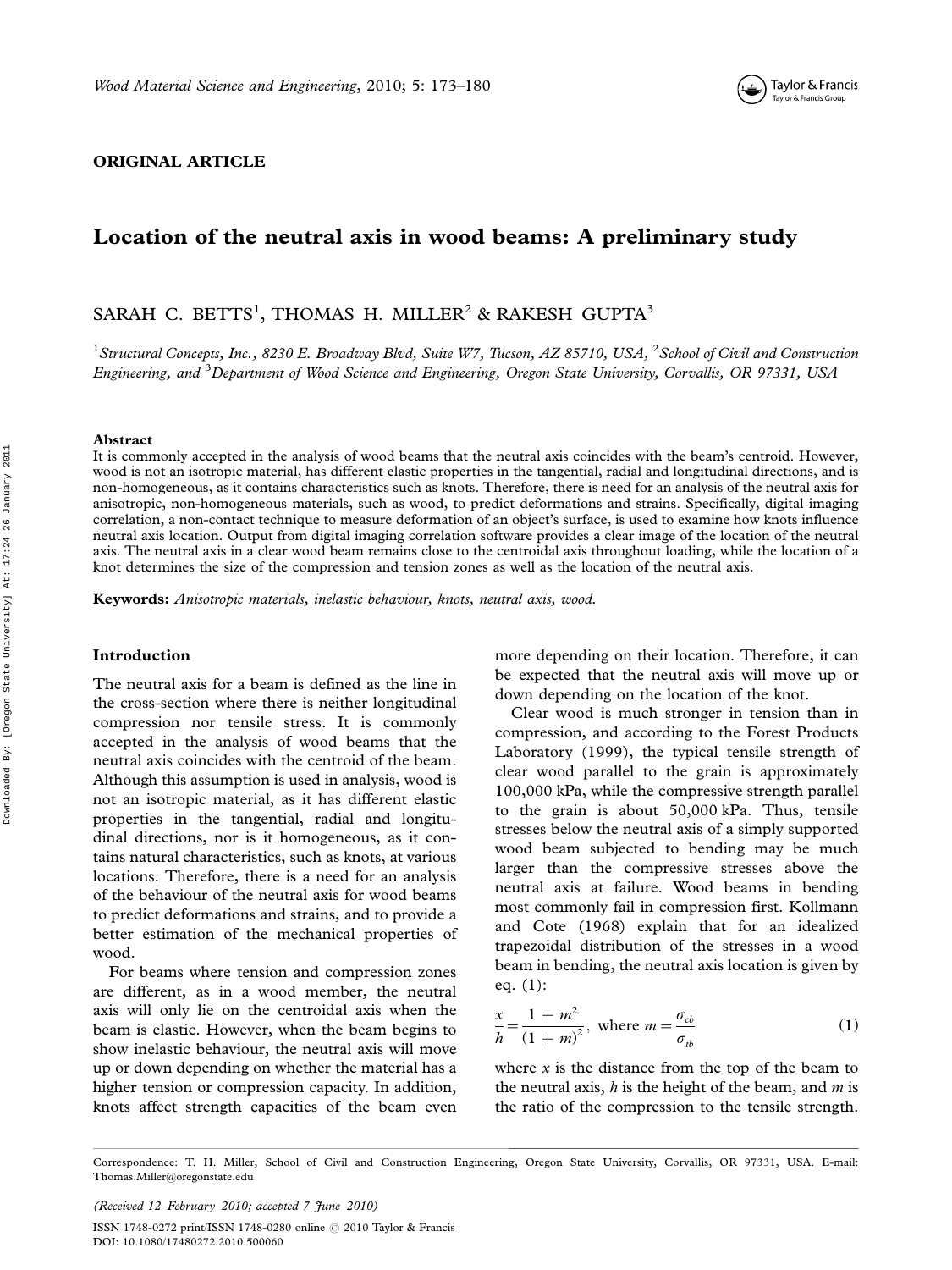For clear beams, the neutral axis is expected to be below the centroidal axis. From eq. (1), for a clear wood beam in bending where tensile strength is assumed to be twice the compressive strength,  $m=0.5$ , and the neutral axis is at  $x/h=0.556$ (measured from the top). Using the idealized trapezoidal stress distribution for wood beams, eq. (2) holds true:

$$
\varepsilon_{\rm cb} = \frac{\sigma_{\rm tb}}{E} \cdot \frac{1 + m^2}{2m} \quad \text{or} \quad \frac{\varepsilon_{\rm cb}}{\varepsilon_{\rm tb}} = \frac{1 + m^2}{2m} \tag{2}
$$

where  $\varepsilon_{cb}$  and  $\varepsilon_{tb}$  are compressive and tensile strains in the beam, respectively, and  $\sigma_{cb}$  and  $\sigma_{tb}$  are the compressive and tensile stresses, respectively. This can also be used to determine the location of the neutral axis depending on the ratio between compression and tension strains.

Characteristics such as cross-grain cause the largest stresses to be at an angle to the grain, lowering the maximum allowable stress. Knots affect the mechanical properties of wood because the directions of the wood fibres around the knot are disrupted, causing cross-grain. Because of this disruption, stress concentrations develop and generally decrease the mechanical properties in beams containing knots compared with clear wood. Kollmann and Cote (1968) note that knots also reduce the elastic properties, such as the modulus of elasticity.

In a related study, Lopes and Bernardo (2004) studied the movement of the neutral axis in highstrength concrete beams in pure bending. Nineteen high-strength concrete beams were subjected to two equal concentrated loads placed symmetrically at one-third points of the span to determine whether the depth of the neutral axis at failure in highstrength concrete beams should be limited as for normal-strength concrete beams. Using strain gauges and linear transducers, strain was measured in the beam throughout the loading and load versus deflection curves were plotted. Tests showed that the depth of the neutral axis rises as the longitudinal tensile reinforcement ratio rises. The neutral axis rises away from the centroidal axis when cracks develop and when the tension steel begins to yield and the beam behaves plastically until failure. The neutral axis moves below the centroidal axis as beam ductility decreases.

This is related to the focus of this paper because like wood, reinforced concrete is an anisotropic material. In a clear wood beam subjected to pure flexure, the neutral axis is expected to fall below the centroidal axis when the beam behaves inelastically. Movement of the neutral axis during plastic behaviour is described by the Hoffman yield criteria (Bazant & Jirasek, 2002). However, the tension and compression zones will be different for wood than for reinforced concrete beams, and this will determine how far the neutral axis will move. The neutral axis will move depending on the capacity of the member in compression and tension. Because clear wood beams have approximately a 2:1 ratio of tensile to compressive strength, the neutral axis will fall below the centroidal axis at failure. In addition, just as the location of the neutral axis in concrete depends on the modular ratio, or the ratio of the modulus of elasticity of the concrete to that of the steel, the neutral axis for wood is expected to be dependent on the ratio of the modulus of elasticities for the compressive and tensile zones. Moreover, a lumber beam containing a small knot would have about 50% less tensile strength than a piece of clear wood. Although the knot's effect depends on its location within the beam and its size, this means that the neutral axis would move even further above the centroidal axis during bending.

This preliminary study will examine (1) the location of the neutral axis of a relatively clear, straight-grained piece of wood in pure bending, and then (2) how knots affect the location of the neutral axis in a non-homogeneous wood beam. Testing will be accomplished using digital image correlation (DIC) equipment to determine the strains and deformations of the beam. DIC takes a series of images of a small area during an applied loading. The images depict the deformation relative to the undeformed shape. Deformations can be used to determine the strains. Strain contour plots can be used to determine where the neutral axis is located.

Note that this preliminary study is not a detailed examination of the effect of knots on bending strength for use in determining design values, but rather a qualitative examination with just a few tests demonstrating the behaviour and movement of the neutral axis due to knots. Additional tests on small, clear and full-size beams are being conducted, and results will be published at a later date.

### Materials and methods

Deformation testing and analysis were performed on four  $25 \times 25 \times 406$  mm Douglas fir wood beams: one clear beam (Figure 1a), one containing a knot at the mid-height of the face (Figure 1b), one containing a knot in compression (Figure 1c), and one containing a knot in tension (Figure 1d). Note that the samples were selected to be straight-grained except around the knots. Densities were measured for the specimens at approximately 9% moisture content:  $0.422$  g cm<sup> $-3$ </sup> (clear),  $0.478$  g cm<sup> $-3$ </sup> (knot at centre),  $0.485$  g cm<sup> $-3$ </sup> (knot on compression side) and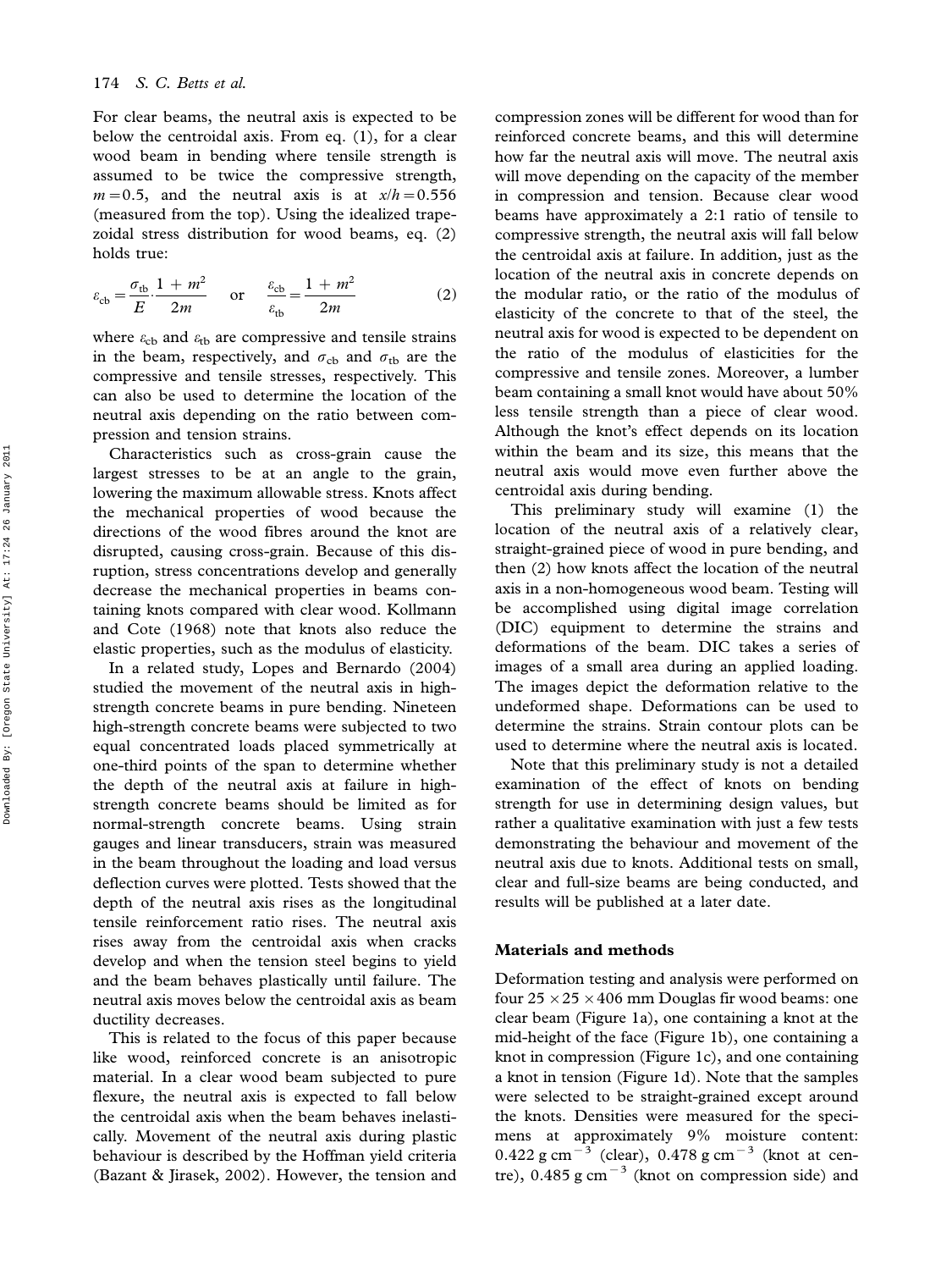

Figure 1. (a) Clear specimen; (b) specimen with a knot at the mid-height of the face; (c) specimen with a knot in compression; (d) specimen with a knot in tension.

 $0.468$  g cm<sup> $-3$ </sup> (knot on tension side), for an average of 0.463 g cm<sup> $-3$ </sup>.

The beams were loaded to failure in symmetric four-point bending (at third points) to ensure pure flexure in the mid-section of the beam. The distance between load points on the beam was 191 mm and distance between supports and load heads was 82.5 mm.

#### Specific methods

Testing was performed using VIC-3D software and DIC equipment. DIC is a non-contact technique used to measure deformation of an object's surface. Two cameras are angled on the test object and capture a specified number of images every minute depending on loading rate. The VIC-3D software creates a mathematical correlation of the digital images taken during loading. From this correlation, the software can compute surface deformations and strains.

## Test set-up

The testing equipment consists of two cameras with high-quality lenses. Cameras must be mounted on very stable tripods for measurement accuracy. In addition, the amount and angle of light on the object must be aligned with the f-stop of the camera to ensure accurate image correlation. The angle between the two cameras should ideally be between  $30^{\circ}$ and  $60^\circ$ . Much care in test set-up is required owing to the sensitivity of the cameras and accuracy of the test. For this experiment, cameras were set on one side of the tripod and flipped upside down to be in line with the specimen. The front of the camera lens was approximately 420 mm away from the beam. Camera lenses must be clean and free of dust, correctly focused on the object and not moved or touched during testing; tripods must be insensitive to floor vibrations; the lighting needs to be consistent and uniform throughout testing; and cameras must be set up at the correct angle for image collection during testing.

The test object must be sprayed with a random black speckle pattern over a white base, as this is important for accurate results. It is a trial and error process to determine the type of speckle pattern that will produce good results with the software. After the object surface has been sprayed, the cameras can track the pattern during loading. The cameras track this pattern within a specified area of interest (AOI). For this experiment, AOI was defined as a  $25 \times$ 50 mm rectangular area at the centre of the beam. Strains were examined at mid-section of the beam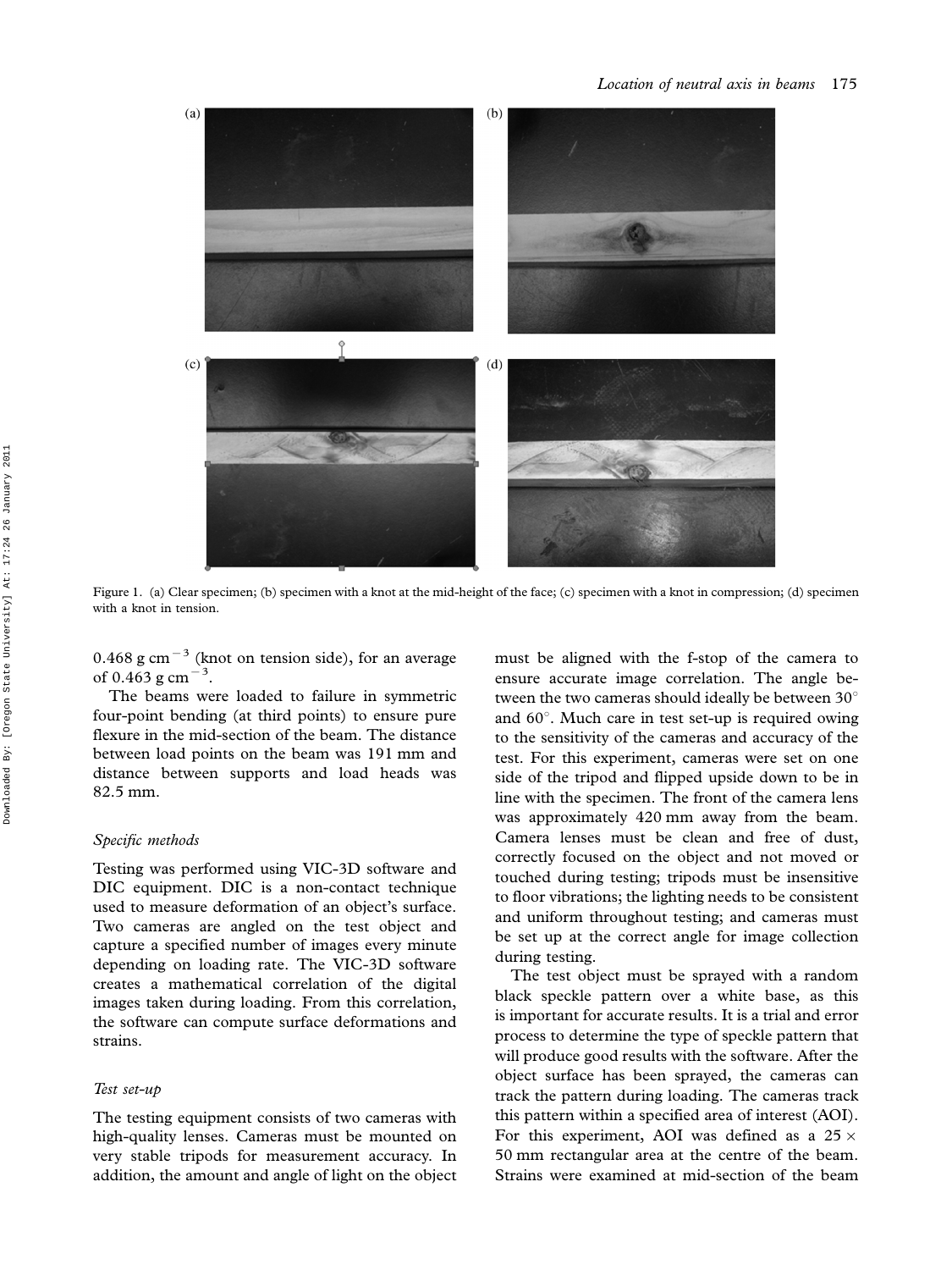where the greatest stresses are located during bending.

Once all the test equipment has been set up, the VIC-3D software requires a calibration process particular to the test. Images from both cameras are taken of the calibration target at varying orientations. The software needs to recognize three dots on the surface to be tracked during deformation. The software will display the calibration report which shows the standard deviation for the images acquired, and it is important that this deviation is less than 0.1 for precise results. The threshold may need to be adjusted for accurate calibration, or the image may need to be deleted if its error is too large.

Once the cameras had been calibrated using the VIC-3D software, testing could commence. Beams were loaded at  $4 \text{ mm min}^{-1}$  and images taken every 2 s. At failure, cameras were stopped and images retrieved. The image before loading, or the reference image, and the images of the specimen under loading, or the deformed images, were selected. Given that the calibration was successful and the camera set-up remained the same for both calibration and testing, deformed images could be successfully correlated with calibration images.

### Analysis

After testing and correlation of the deformed images, the software calculated principal, shear, horizontal and vertical strains from the partial derivatives of the displacement using LaGrange strain tensor equations (Correlated Solutions, 2005). Strain over the AOI was displayed as a contour plot. Statistics of the accuracy of the reference area were also calculated.

# Results

Output data were initially checked for reasonableness by plotting deflections over time for each beam. Longitudinal strain in the beam was compared to the theoretical value based on the assumption that stresses are distributed linearly and symmetrically throughout an elastic crosssection. After this data check had been done for each beam, analysis commenced. Lines to approximate the location of the neutral axis for each beam were drawn. Then, the neutral axis height was calculated as a fraction of total beam height (Table I). Load versus deflection is plotted in Figure 2. Modulus of elasticity was determined for each of the samples using these data: 8.97 GPa for the clear beam, essentially the same 9.02 GPa for the centre knot beam, and reduced values of 5.72 GPa for the compression knot

|  |  |  |  |  |  | Table I. Location <sup>a</sup> of neutral axis (NA) in area of interest (AOI). |  |
|--|--|--|--|--|--|--------------------------------------------------------------------------------|--|
|--|--|--|--|--|--|--------------------------------------------------------------------------------|--|

|                     | Location of NA from bottom of AOI <sup>a</sup> |                 |            |         |  |  |  |
|---------------------|------------------------------------------------|-----------------|------------|---------|--|--|--|
| Beam                | Left edge                                      | Mid-<br>section | Right edge | Average |  |  |  |
| Clear               | 0.474                                          | 0.457           | 0.457      | 0.462   |  |  |  |
| Centre knot         | 0.500                                          | 0.612           | 0.457      | 0.564   |  |  |  |
| Compression<br>knot | 0.205                                          | 0.231           | 0.239      | 0.222   |  |  |  |
| Tension knot        | 0.655                                          | 0.733           | 0.733      | 0.715   |  |  |  |

Note: <sup>a</sup>Fraction of beam height just before failure.

specimen and 3.91 GPa for the specimen with a tension side knot. Figure 3 shows longitudinal strain in each beam at the same scale in the elastic state at a total load of approximately 730 N.

Strain contour plots produced by the VIC-3D software gave a clear visual image of where the neutral axis lies in each loaded beam. Specifically, the contour plot of the longitudinal strain on the surface of the beam was the focus for this experiment. As cross-sections were assumed to remain plane and normal to the longitudinal axis, during deformation, longitudinal distances between cross-sections either lengthened or shortened except at the neutral axis. Normal strains were plotted initially in the contours as compression in purple, tension in red and green as neutral or no strain. The solid line labeled NA is the approximate neutral axis of the beam. Figure 4 shows that, just before failure, the neutral axis locations for the different beams varied significantly from each other. These comparisons between the clear specimen and the specimens with knots can be made because all of the specimens were obtained from the same nominal  $2\times4$  (38  $\times89$  mm) board.

#### Clear beam

The neutral axis in the clear wood beam did not seem to move much away from the centroidal axis during loading, although it was expected the neutral axis would fall just below the centroidal axis after reaching the proportional limit. The contour plot of longitudinal strain just before failure (Figure 4a) and Table I show that the neutral axis for the clear beam ranged from 0.457 to 0.474 of the beam height from the bottom. The beam failed with a tension crack at a total load of approximately 4.08 kN. As shown in Figure 5, the neutral axis did not move away much from the centroidal axis even after it had reached the proportional limit.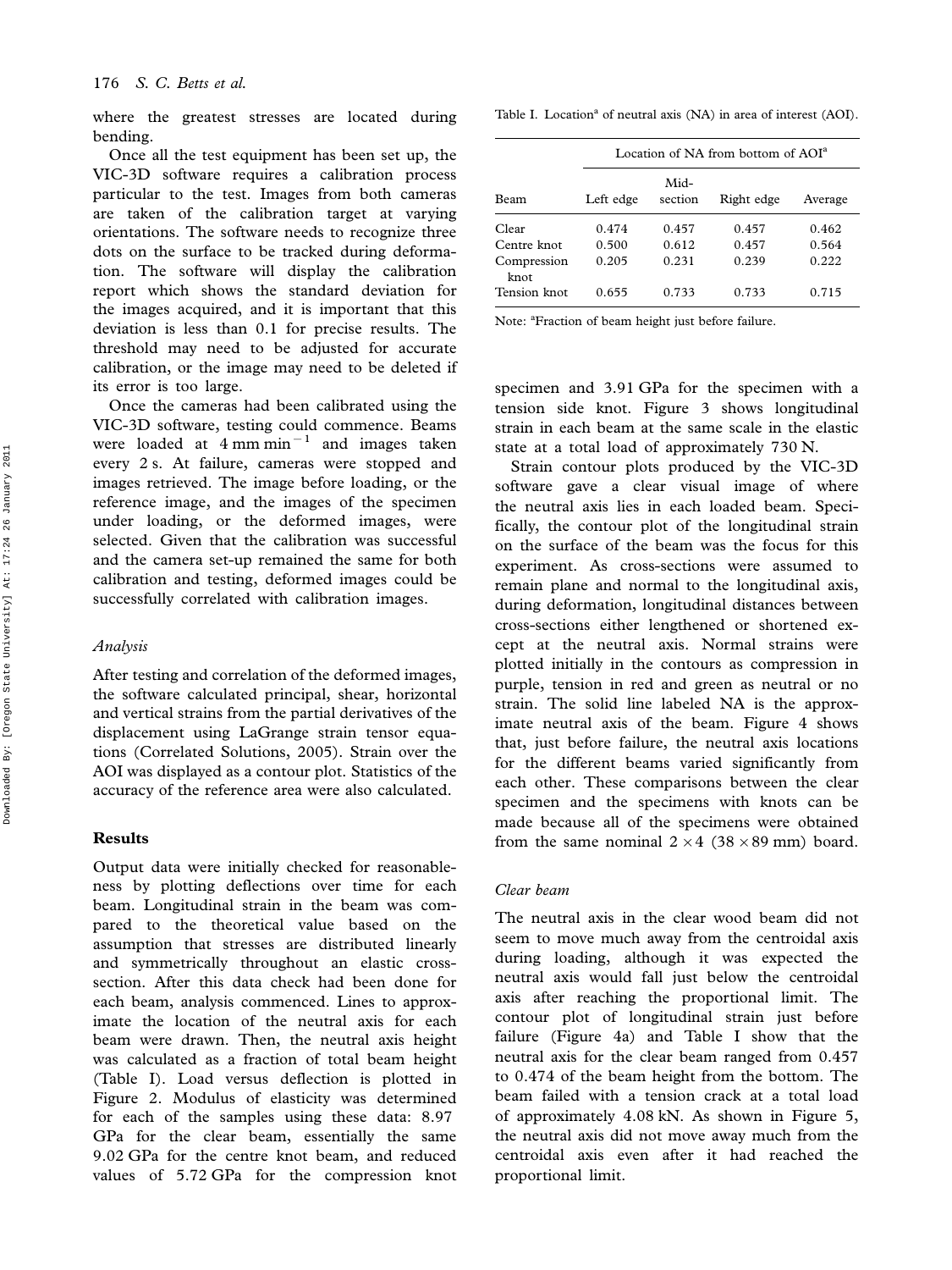

Figure 2. Plot of load versus deflection for each beam.

### Knot at centre

Throughout the loading, the beam with a knot at the centre developed a tensile stress concentration around the knot (Figures 3b and 4b). This decreased load capacity, in comparison to the clear beam, by almost 33%. The beam failed with a tension crack at a total load of approximately 2.74 kN. It is also apparent from the contour plots that there was little stress in the middle of the knot because it was an encased knot and therefore slightly detached from the beam.

The average location of the neutral axis near failure was approximately 10% of the beam height above the neutral axis for the clear beam. However, variation in the neutral axis along the beam's length was very different. As can be seen in Figure 4(b) and Table I, the neutral axis began on the left side of the AOI at approximately the same location as for the clear beam. However, as the neutral axis moved towards the knot at the centre of the area, it rose above the knot to about 0.61 times the height of the beam from the bottom. Finally, towards the right



Figure 3. Longitudinal strain contour plots at elastic state (load  $\approx$  730 N) for: (a) clear beam; (b) knot located at centre; (c) knot located in compression zone; and (d) knot located in tension zone.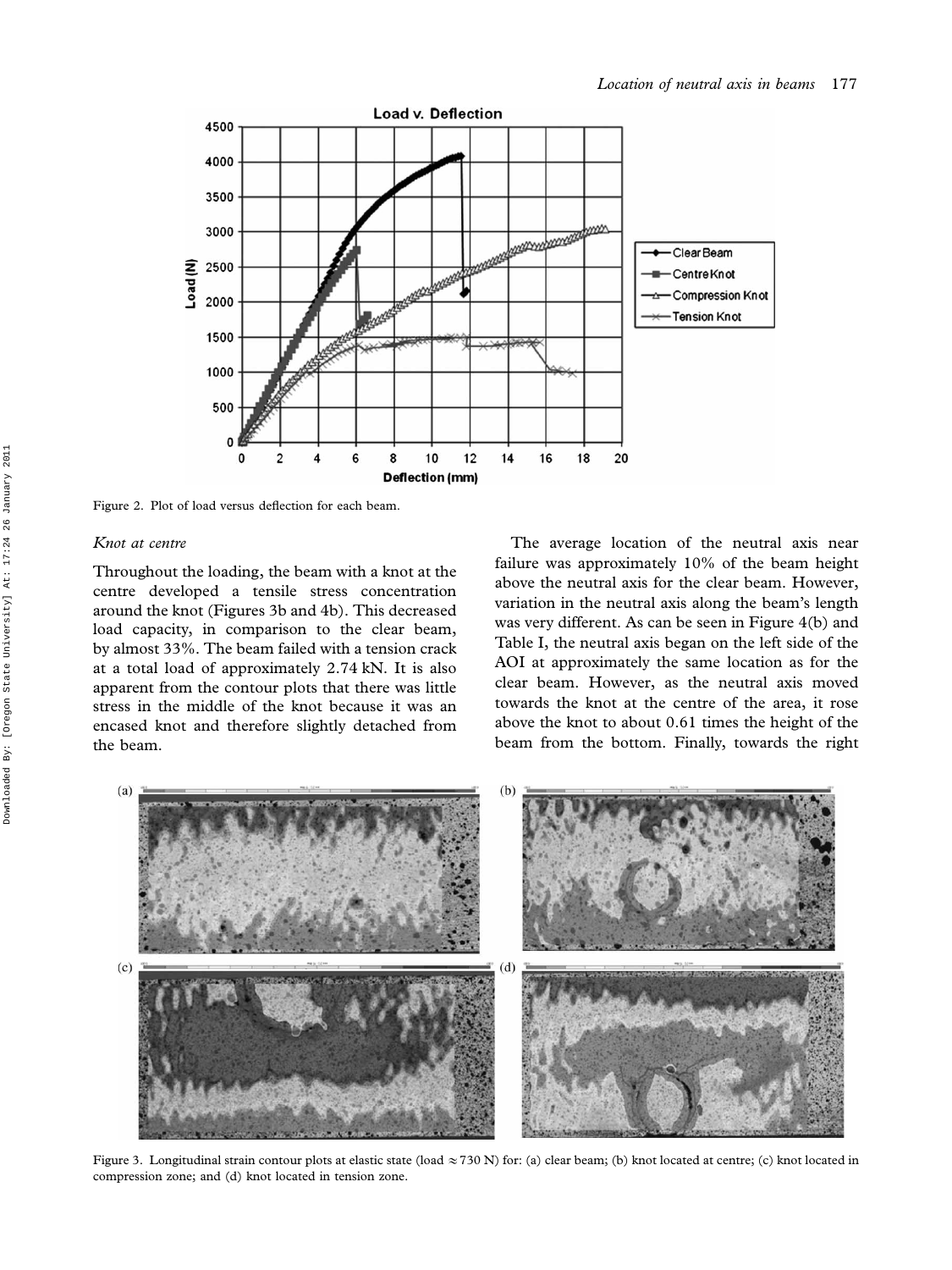

Figure 4. Longitudinal strain contour plots just before failure for: (a) clear beam; (b) knot located at centre; (c) knot located in compression zone; and (d) knot located in tension zone.

side of the area, the neutral axis moved back towards the centroidal axis and ended up at the same height as that of the clear beam at that location.

### Knot in compression zone

Again, the beam developed a stress concentration around the knot throughout the loading; however,

this knot seemed to be more connected to the beam because the stress distributed more evenly through the knot (Figures 3c, 4c). There was only a small section in the centre of the knot with almost no stress. Again, load capacity was significantly reduced. The beam with the knot in compression failed at a load of approximately 3.06 kN, a 25% reduction in strength compared to the clear beam.



Figure 5. Longitudinal strain contour plots for a clear beam under (a) 0.997 kN load; (b) 2.01 kN load; (c) 3.03 kN load; and (d) failure load: 4.08 kN.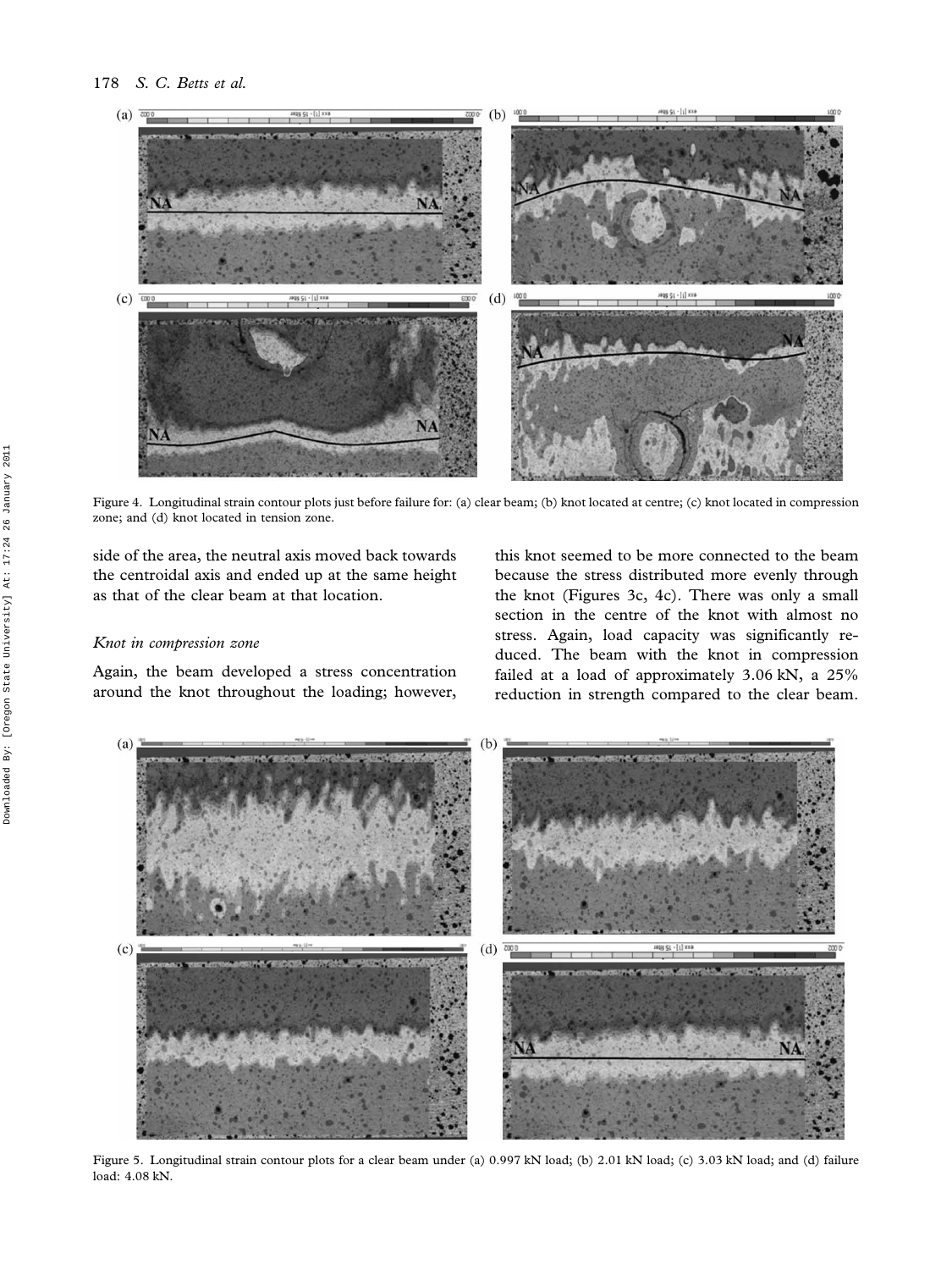The beam failed at the knot, with a crack through the knot progressing through the cross-section of the beam in the compression zone.

As summarized in Table I and plotted in Figure 4(c), the neutral axis shifted significantly away from the centroidal axis as failure approached. The average location of the neutral axis was only 22% of the beam height from the bottom of the beam. The neutral axis started at approximately 21% of the height from the bottom at the left edge of the AOI and remained relatively straight along the beam's length. However, at the knot, the neutral axis actually moved up towards the knot, and was at 23% from the bottom.

## Knot in tension zone

This beam behaved in nearly the opposite way to that with a knot in the compression zone. While the knot in the compression zone caused the neutral axis to move about 28% of the beam height below the centroidal axis, the knot in the tension zone caused the neutral axis to move about 22% above the centroidal axis. As shown in Figures 3(d) and 4(d), it also developed a stress concentration around the knot and much of the centre of the knot had little to no stress. This beam's strength was the most significantly reduced, failing at a load of only 1.40 kN, nearly a 66% reduction compared to the clear beam. Again, the beam failed at the knot, which nearly cracked out of the beam during failure.

#### Discussion

Output from the VIC-3D digital imaging correlation software provided a clear image of the location of the neutral axis. The neutral axis in the clear beam remained close to the centroidal axis throughout the loading. Even after reaching the proportional limit, the average location of the neutral axis remained at about 46% of the beam height from the bottom of the beam, very close to the centroidal axis. This closely follows the idealized trapezoidal stress distribution of Kollmann and Cote (1968), where the expected location of the neutral axis is 44% of the beam height from the bottom of the beam. However, from the strain contour plots, it is difficult to determine whether the neutral axis moved much during loading. The idealized distribution assumes elastic behaviour, and this small difference may be due to the inelastic behaviour of the clear beam just before failure.

Unfortunately, there is no idealized stress distribution for beams containing knots. From testing, the location of the knot determined the size of the compression and tension zones as well as the location of the neutral axis.

The neutral axis in the beam with a knot located at the centroid behaved like a clear beam away from the knot, but moved around the knot at the midsection. The neutral axis moved towards the compression zone; however, the knot was slightly lower than the centroid (Figure 4b). The knot reduced the modulus of elasticity, causing tensile strain to increase, pushing the neutral axis above the centroidal axis. It would be interesting to look at a beam with the knot either at the exact location of the centroid or slightly above the centroid, to see the neutral axis locations for these cases.

For a beam with a knot in compression, the neutral axis moved approximately 28% of the beam height away from the centroidal axis towards the tension zone. This is different from the neutral axis for the beam with the knot at the centre where the neutral axis moved away from the knot at the mid-section. This may be because the knot lowered the effective modulus of elasticity locally. For the beam with the knot in compression, the knot reduced the modulus of elasticity causing compressive strain to increase, and the neutral axis to shift lower than the centroidal axis towards the tensile zone.

For a beam with a knot in tension, the neutral axis moved approximately 22% of the beam height away from the centroidal axis towards the compression zone. The neutral axis behaved very similarly to that of the beam with the knot in compression, moving considerably away from the knot as well. The average location of the neutral axis was at about 72% of the beam height above the bottom of the beam (Figure 4d and Table I). It remained relatively straight, starting at 66% of the beam height at the left side of the AOI and ending at 73% at the right side. The main difference was that at the location of the knot, the neutral axis did not seem to move away from or towards the knot. It did, however, drop towards the tension zone slightly after the midsection.

Finally, the location of the knot also affected the strength of the beam. Knots located in the tension zone cause a greater strength reduction than those in compression.

#### Acknowledgements

The authors acknowledge the invaluable efforts of Milo Clauson and Arijit Sinha and the support provided by the Center for Wood Utilization Research grant.